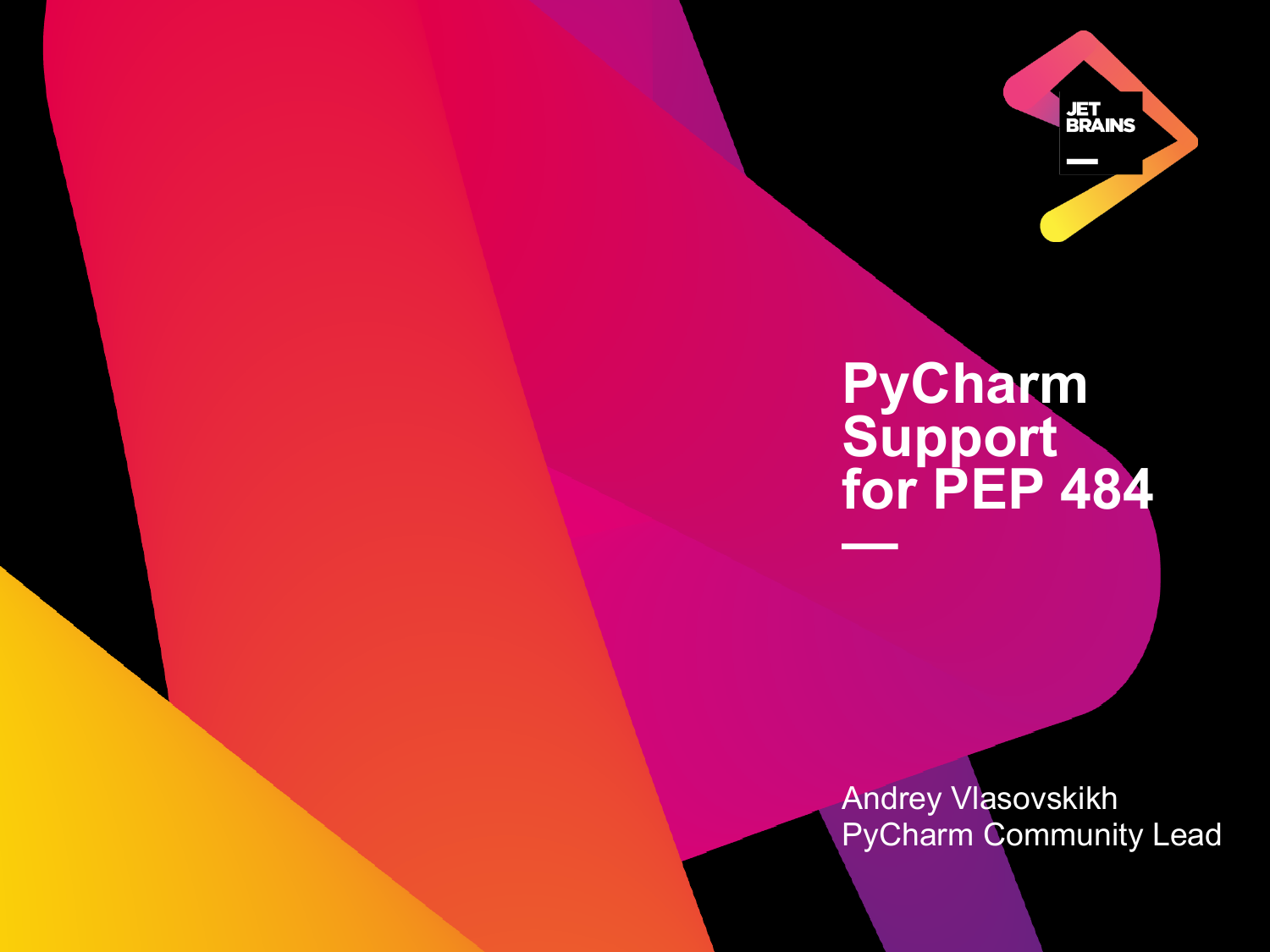#### **Python 2 vs 3**

**—**

- Predicted equal usage in December 2017
- Up to 20% of people use both Python 2 and 3



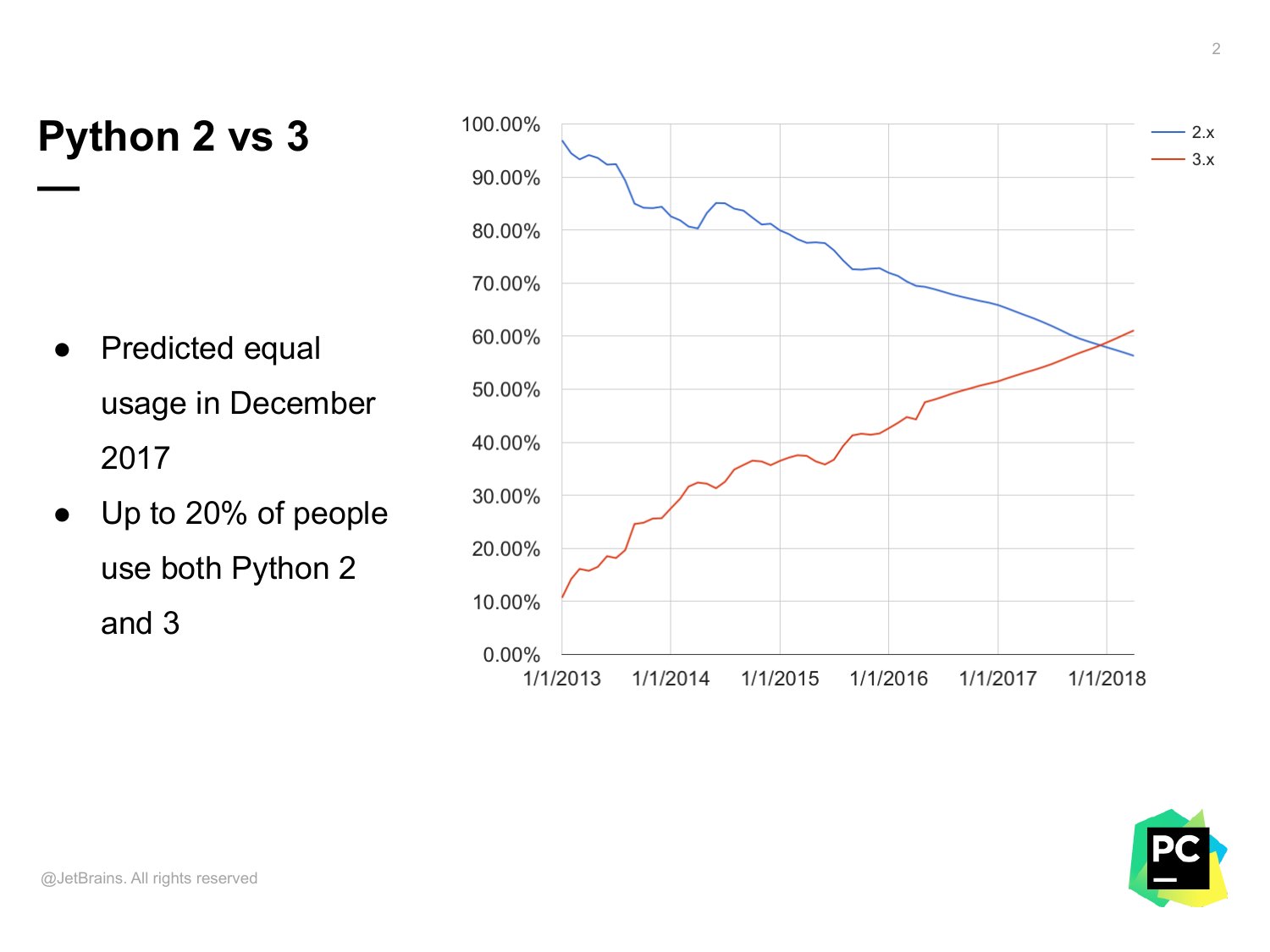## **3.x Adoption**

**—**

● Python 3.5 adoption rate is 4% slower than Python 3.4



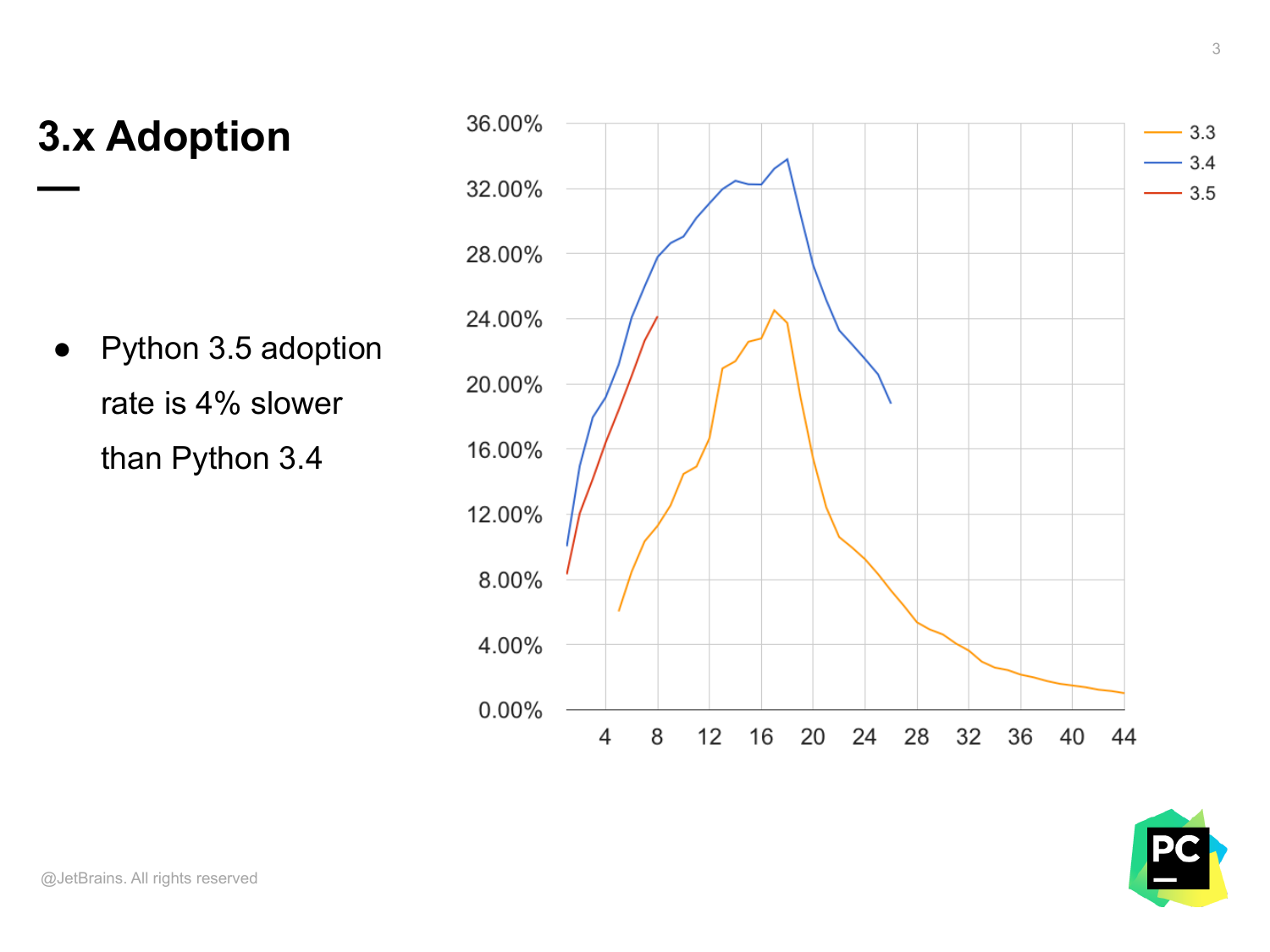#### **Switch to PEP 484**

**—**

- PyCharm used to have its own type system similar to PEP 484
- It wasn't hard for us to add support most of PEP 484
- Some pieces of PEP 484 are still not supported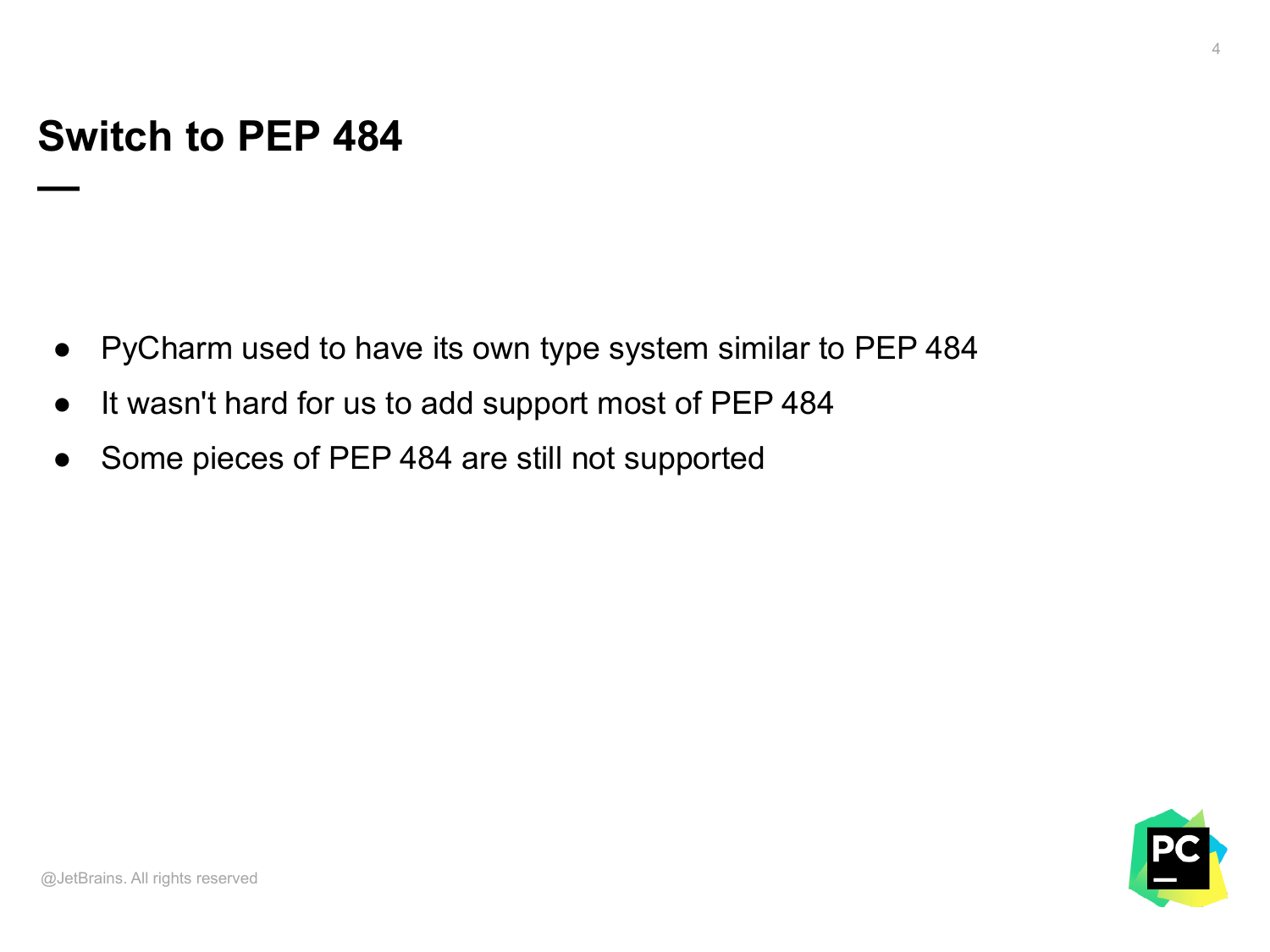#### **Feedback from Users**

Adoption rate

**—**

- PyCharm supports PEP 484 since November 2015
- People started to use type hints since March 2016
- No comprehensive statistics yet
- **Problems** 
	- Some people are confused with Optional vs default arguments
	- $\circ$  People wanted PEP 484 for Python 2 (solved in the updated PEP)



5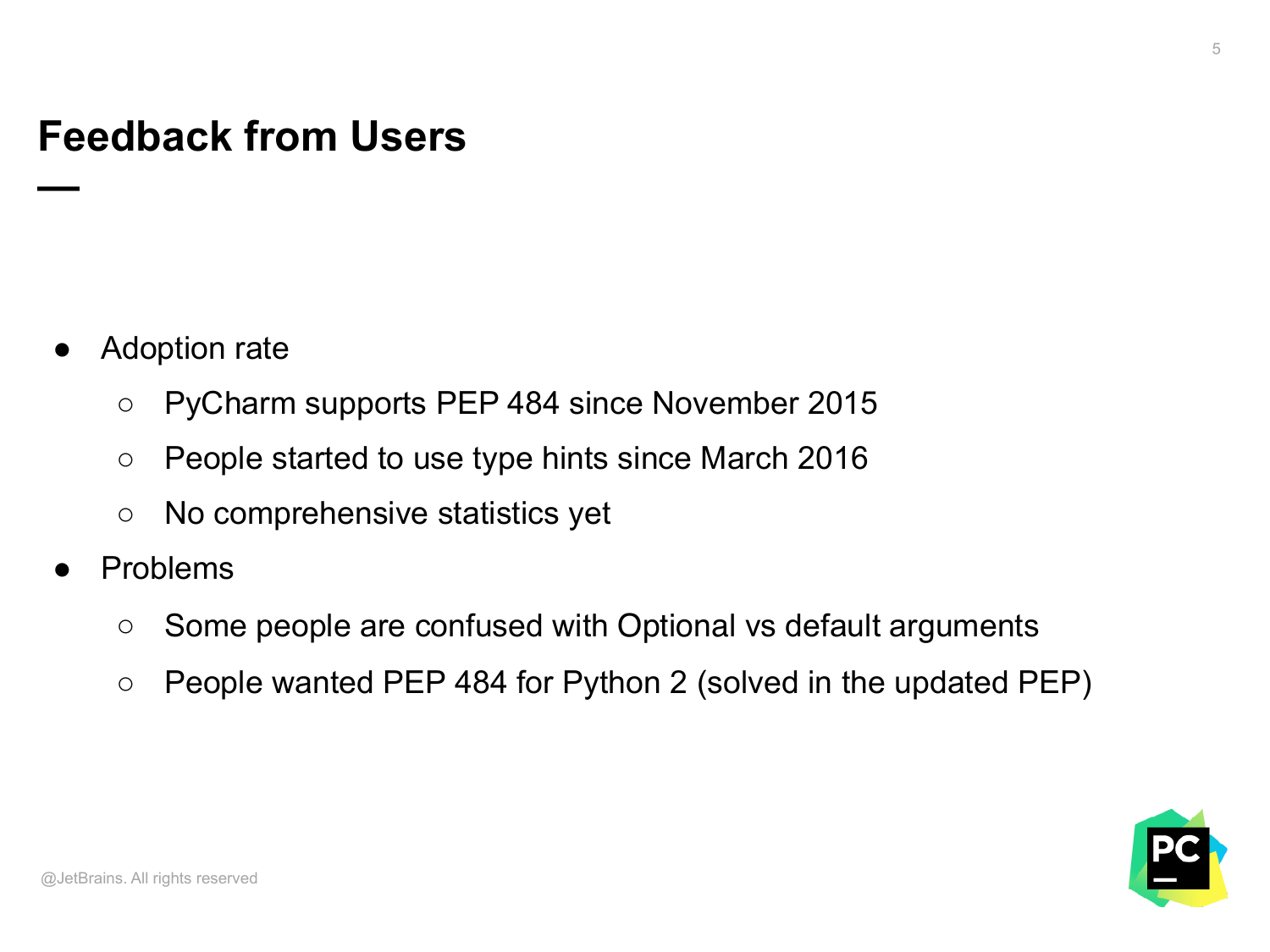# **Not Supported Yet**

- Strict union checks, including Optional checks
- **Type variance**

**—**

- Python version and platform checks
- New typing.Type[C]
- Use stubs over original \*.py files
	- We combine data from both sources, will switch to stubs-only
- Typeshed repository
	- Incomplete stubs, versioning, update policy



@JetBrains. All rights reserved